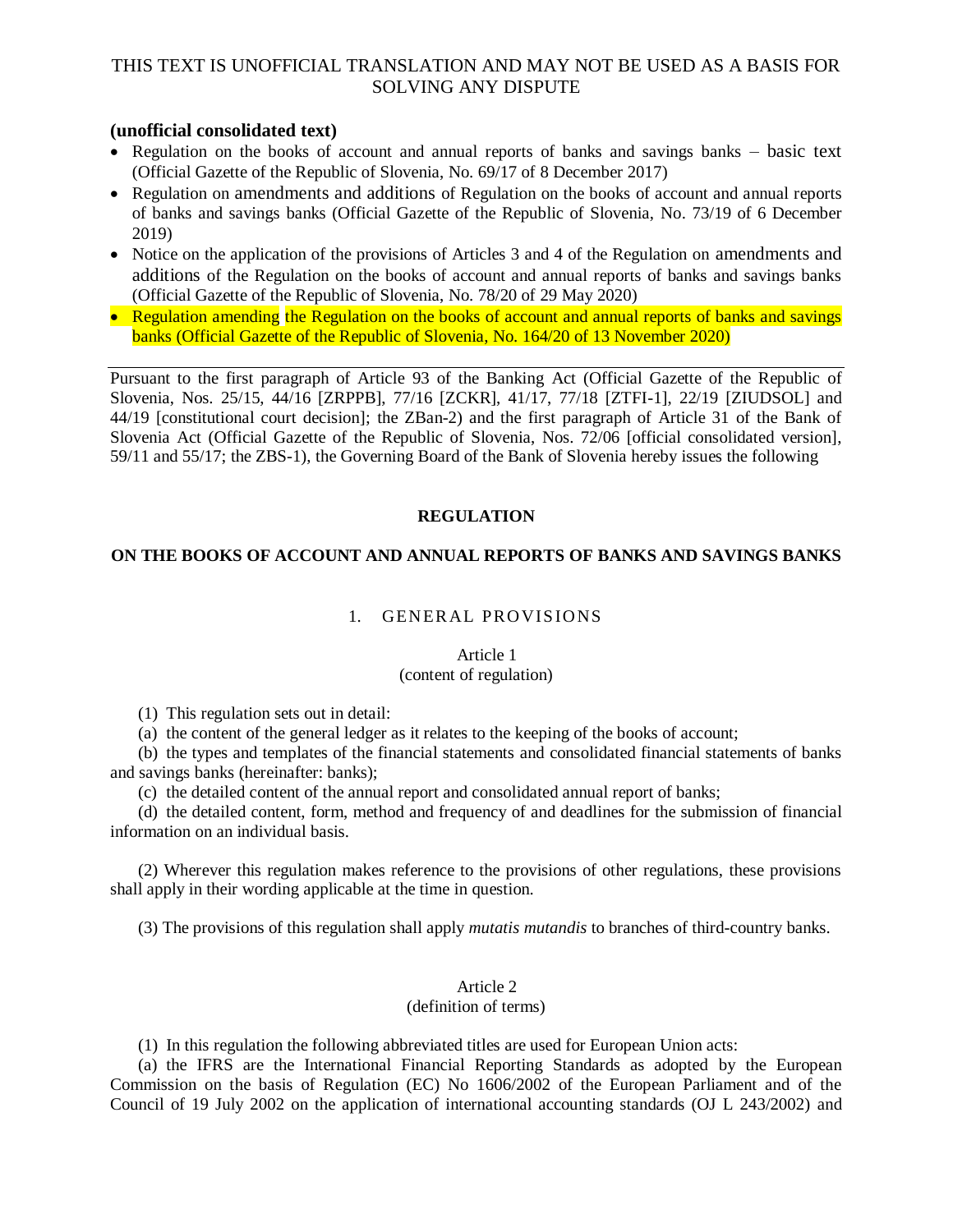Commission Regulation (EC) No 1126/2008 of 3 November 2008 adopting certain international accounting standards in accordance with Regulation (EC) No 1606/2002 (OJ L 320/2008), last amended by Commission Regulation (EC) No 2016/2067 of 22 November 2016 (OJ L 323/2016);

(b) Regulation (EU) No 575/2013 is Regulation (EU) No 575/2013 of the European Parliament and of the Council of 26 June 2013 on prudential requirements for credit institutions and investment firms and amending Regulation (EU) No 648/2012 (OJ L 176/2013);

(c) Directive 2013/36/EU is Directive 2013/36/EU of the European Parliament and of the Council of 26 June 2013 on access to the activity of credit institutions and the prudential supervision of credit institutions and investment firms, amending Directive 2002/87/EC and repealing Directives 2006/48/EC and 2006/49/EC (OJ L 176/2013);

(d) Regulation (EU) No 1024/2013 is Council Regulation (EU) No 1024/2013 of 15 October 2013 conferring specific tasks on the European Central Bank concerning policies relating to the prudential supervision of credit institutions (OJ L 287/2013);

(e) Commission Implementing Regulation (EU) No 680/2014 is Commission Implementing Regulation (EU) No 680/2014 of 16 April 2014 laying down implementing technical standards with regard to supervisory reporting of institutions according to Regulation (EU) No 575/2013 of the European Parliament and of the Council (OJ L 191/2014), last amended by Commission Implementing Regulation (EU) 2017/1443 of 29 June 2017 (OJ L 213/2017);

(f) Regulation (EU) No 468/2014 (ECB/2014/17) is Regulation (EU) No 468/2014 of the European Central Bank of 16 April 2014 establishing a framework for cooperation within the Single Supervisory Mechanism between the European Central Bank and national competent authorities and with national designated authorities (SSM Framework Regulation; ECB/2014/17; OJ L 141/2014).

(2) The terms used in this regulation shall have the same meanings as in the ZBan-2, Regulation (EU) No 575/2013, Regulation (EU) No 1024/2013 and Regulation (EU) No 468/2014 (ECB/2014/17), and in regulations issued on their basis.

#### Article 3

(transposition of EU directives and application of ZGD-1, IFRS and other regulations)

(1) This regulation transposes Articles 89 and 90 of Directive 2013/36/EU into the legislation of the Republic of Slovenia.

(2) The bank shall administer books of account and compile an annual report and a consolidated annual report in accordance with the Companies Act (Official Gazette of the Republic of Slovenia, Nos. 65/09 [official consolidated version], 33/11, 91/11, 31/12, 57/12, 44/13 [Const. Court dec.], 82/13, 55/15 and 15/17; hereinafter: the ZGD-1), the IFRS and other regulations, and this regulation.

(3) The bank shall compile a report on financial information on an individual basis in accordance with Commission Implementing Regulation (EU) No 680/2014.

## 2. KEEPING A GENERAL LEDGER

#### Article 4 (general)

(1) The bank shall administer a general ledger via the internal subsidiary account framework or bookkeeping items from which they can compile a recapitulation of the statement of financial position and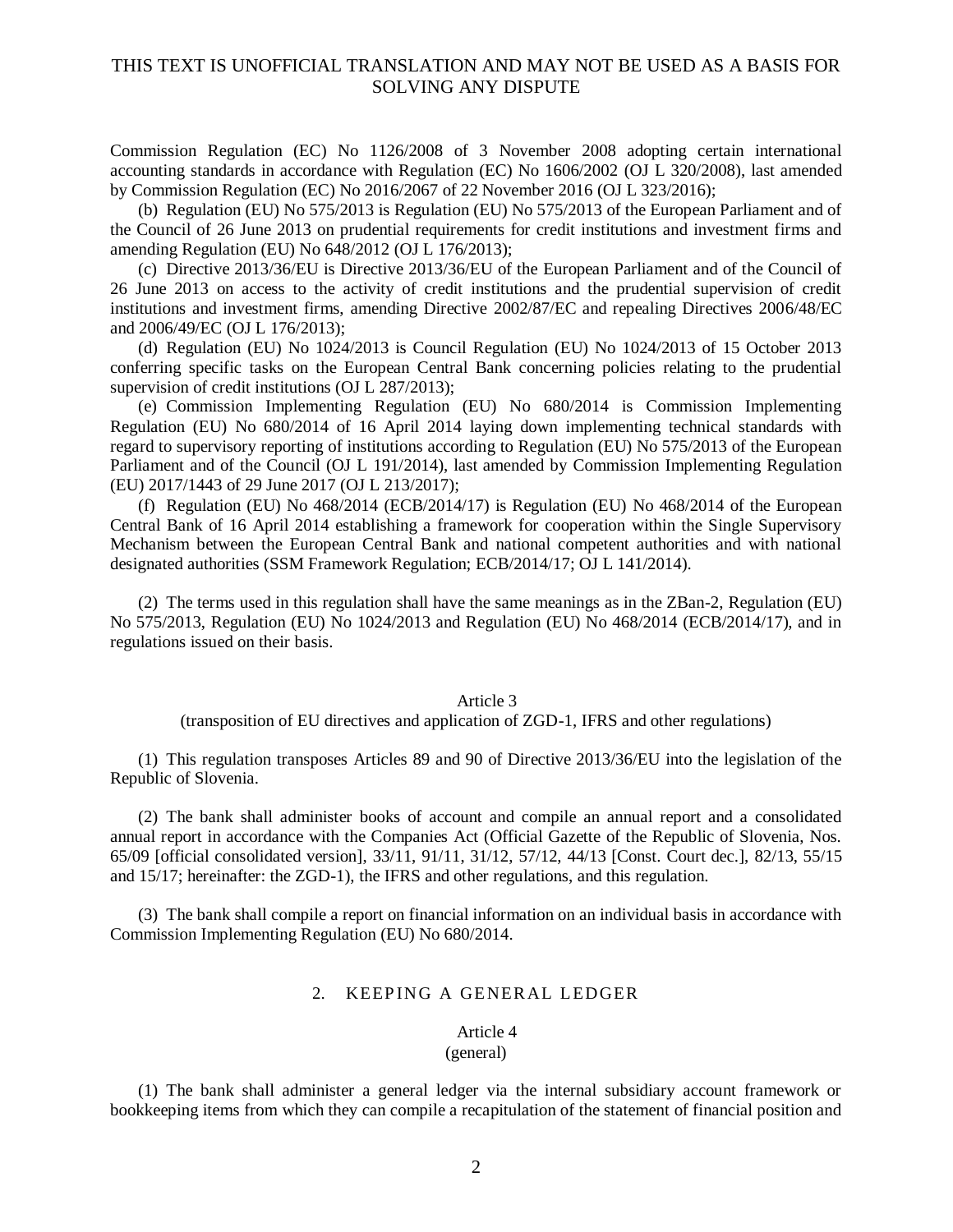the statement of comprehensive income, which is prepared in accordance with the methodology set out in Appendix 3 of the Guidelines for implementing the Regulation on reporting by monetary financial institutions of 5 December 2017, published on the Bank of Slovenia website (hereinafter: the guidelines for reporting by MFIs).

(2) The bank shall disclose bookkeeping items referred to in the first paragraph of this article in accordance with their content, and in so doing shall, in addition to the regulations referred to in Article 3 of this regulation, take account *mutatis mutandis* of the substantive definition of items, codes and value data of the report on bookkeeping items with interest rates referred to in the guidelines for reporting by MFIs.

### 3. ANNUAL REPORT AND CONSOLIDATED ANNUAL REPORT

### Article 5

#### (general)

(1) The bank shall compile an annual report for the financial year consisting of a financial report and a business report. The financial report shall comprise a statement of financial position, a statement of profit or loss, a statement of comprehensive income, a statement of cash flows, a statement of changes in equity, and an appendix with notes to the financial statements.

(2) The bank shall compile a consolidated annual report for the financial year consisting of a consolidated financial report and a consolidated business report of the entities included in consolidation. The consolidated financial report shall comprise a consolidated statement of financial position, a consolidated statement of profit or loss, a consolidated statement of comprehensive income, a consolidated statement of cash flows, a consolidated statement of changes in equity, and an appendix with notes to the consolidated financial statements.

(3) The annual report and the consolidated annual report shall be approved by all members of the management board or the board of directors by means of their signatures. With this signature, members of the management board or the board of directors collectively confirm that annual reports with all parts, including corporate governance statement and non-financial statement, are prepared and published in accordance with the regulations referred to in the second paragraph of Article 3 of this regulation.

(4) The bank shall enclose the following in the annual report or the consolidated annual report:

(a) an auditor's report,

(b) information about the adoption of the annual report or consolidated annual report by the bank's governing body,

(c) a proposal for the use of the distributable profit,

(d) a report on relations with the controlling entity,

(e) a statement or a report on non-financial operations, if the bank is obliged for its publication in accordance with the Article 70.c of ZGD-1 and if it is not already included in the Business report of the bank from chapters 3.2 or 3.4 of this regulation.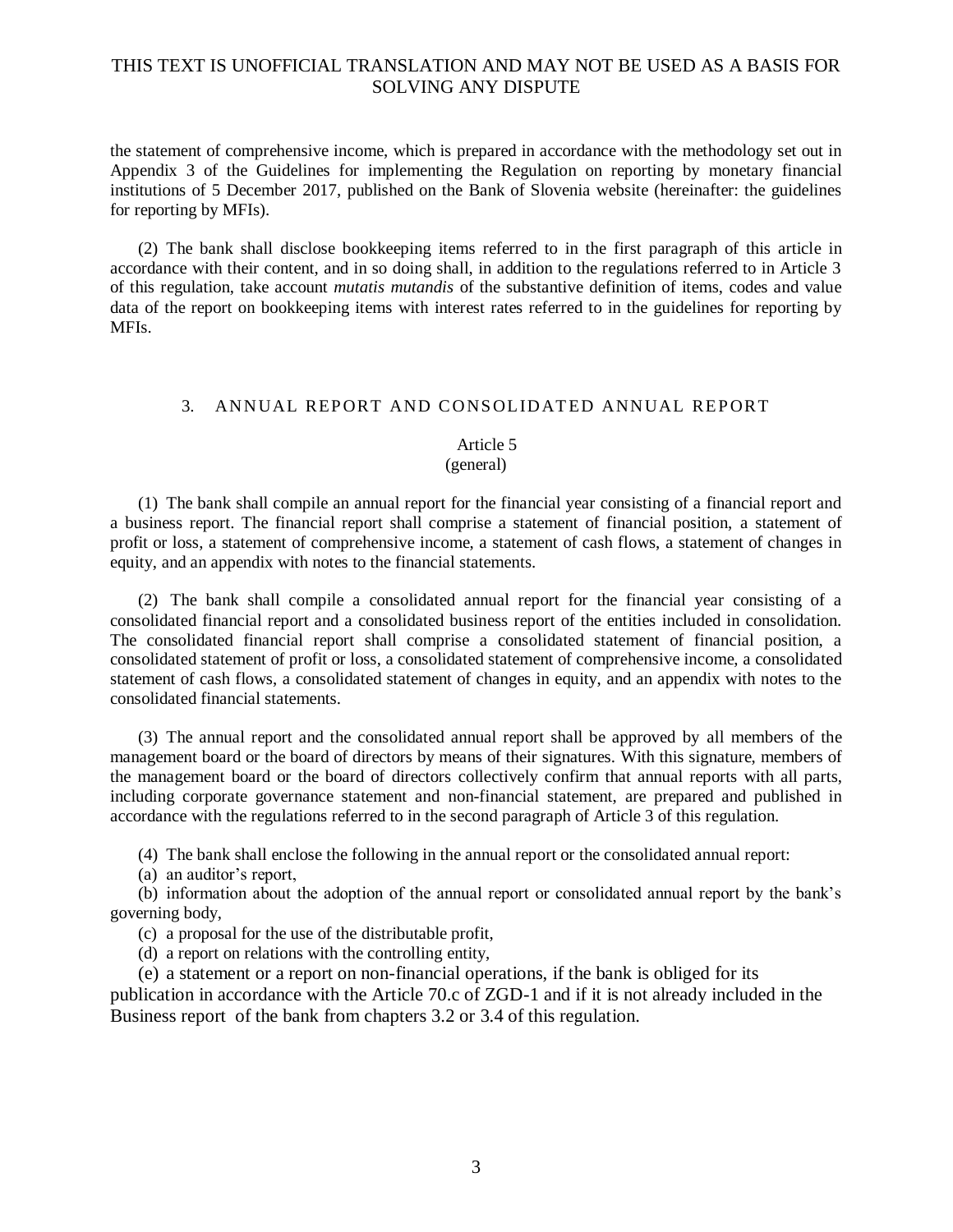#### 3.1. Financial report

## Article 6 (types and layouts of financial statements)

(1) The financial statements shall be included by the bank in the financial report in the prescribed templates given in the appendix to this regulation, which are an integral part of this regulation. The financial statements comprise a statement of financial position, a statement of profit or loss, a statement of comprehensive income, a statement of cash flows (according to Variant I or Variant II) and a statement of changes in equity.

(2) Items of the income statement may be included by the bank in the financial report in a statement of comprehensive income instead of an income statement.

(3) The content of individual items and the method for compiling the financial statements are defined by the IFRS and this regulation.

#### Article 7 (compilation of financial statements)

(1) The bank shall compile the statement of financial position on the basis of data from the report on bookkeeping items with interest rates and the methodology prescribed by the Bank of Slovenia via guidelines published on its website.

(2) The bank shall compile the income statement on the basis of accounting data on income and expenses included in profit or loss from the report on bookkeeping items with interest rates and the methodology prescribed by the Bank of Slovenia via guidelines published on its website.

(3) The bank shall compile the statement of comprehensive income itemised into net profit or loss during the accounting period and income and expenses included in other comprehensive income, separately itemised into items that will not be reclassified to profit or loss and items that may subsequently be reclassified to profit or loss, in the manner proceeding from the template of the statement of comprehensive income, on the basis of bookkeeping data on income and expenses included in profit or loss and other comprehensive income from the report on bookkeeping items with interest rates and the methodology prescribed by the Bank of Slovenia via guidelines published on its website. Should a bank include items of profit or loss referred to in the second paragraph of this article in a statement of comprehensive income instead of a statement of profit or loss, it shall enter them before Item 1 NET PROFIT (LOSS) FOR THE FINANCIAL YEAR in the statement of comprehensive income, with the exception of the indicators "Basic earnings per share" and "Diluted earnings per share", which shall be included after Item 5 TOTAL COMPREHENSIVE INCOME FOR THE FINANCIAL YEAR AFTER TAX, the bank renumbering the items in the template as appropriate. In the case referred to in the previous sentence the bank may itemise in greater detail the items of the statement of comprehensive income that relate to individual components of accumulated other comprehensive income (Items 4.1.1, 4.1.2, 4.1.3, 4.1.4, 4.2.1, 4.2.2, 4.2.3, 4.3.1, 4.3.2, 4.3.3, 4.4.1, 4.4.2 and 4.4.3), instead of disclosing them in the notes to statement of comprehensive income.

(4) The bank shall itemise the statement of cash flows into cash flows from operating activities, cash flows from investing activities and cash flows from financing activities. The bank shall compile the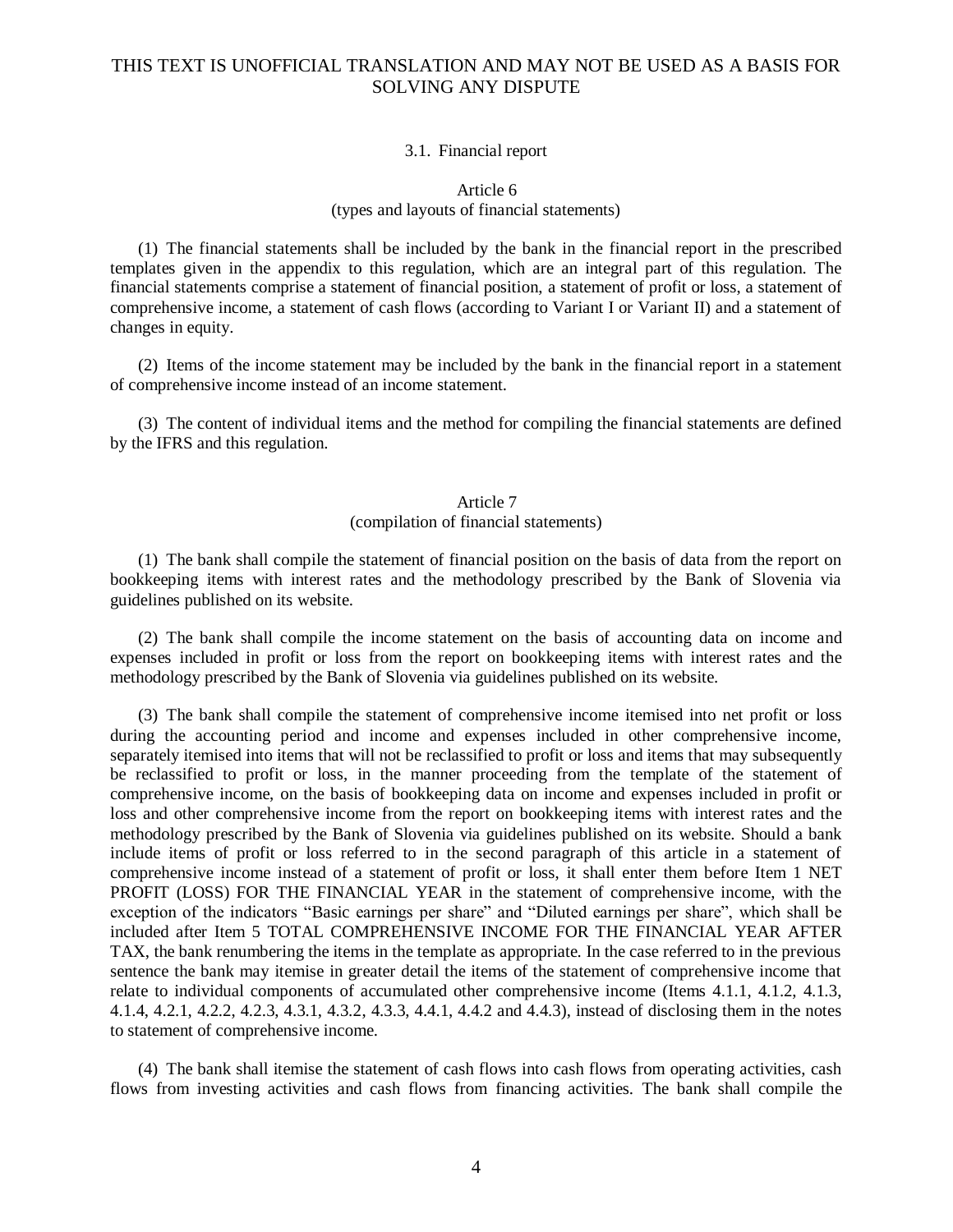statement of cash flows according to Variant I or Variant II in a manner proceeding from the template of the statement of cash flows appended to this regulation:

(a) in Variant I of the statement of cash flows the bank use the direct method for the disclosure of cash flows from operating activities, such that the relevant items from the statement of profit or loss are supplemented with cash receipts and cash payments or changes in assets and liabilities associated with operating activities in the period for which the statement of cash flows is being compiled;

(b) in Variant II of the statement of cash flows the bank use the indirect method for the disclosure of cash flows from operating activities, such that the pre-tax profit is adjusted for effects not relating to cash flows from operating activities income and for unrealised effects from operating activities, and is supplemented by changes in assets and liabilities associated with operating activities in the period for which the statement of cash flows is being compiled;

(c) the bank use the direct method for disclosing cash flows from investing activities and cash flows from financing activities, irrespective of the chosen variant of the statement of cash flows;

(d) the bank take account of cash equivalents in the statement of cash flows in accordance with their accounting policies. Financial assets whose maturity is no more than three months from the date of purchase are generally classed as cash equivalents.

(5) The bank shall compile the statement of changes in equity by entering the balance of individual components of equity from the previous financial year, the amounts of changes in individual components of equity in the accounting period, including the use of the net profit and the coverage of loss in the accounting period, and the balance of individual components of equity at the end of the accounting period. In an additional row the bank shall also disclose the amounts across individual components of equity from which the distributable profit or distributable loss for the accounting period for which the statement of changes in equity is being compiled is composed, should this not already be included among the notes to the statement of financial position in the notes to the financial statements.

(6) The bank shall enter the data from the audited financial statements of the previous financial year in the columns in the financial statements designated for amounts from the previous year. The bank may add columns for earlier financial years in the financial statements after the column for the previous year, and may add notes for the comparative periods in the notes to the financial statements.

(7) When a bank applies accounting policies retrospectively or restates or reclassifies individual items in the financial statements, it shall also adjust the amounts from the previous year or earlier years as appropriate to make them comparable with the amounts from the financial year in question, unless otherwise determined by IFRS. In the case referred to in the previous sentence the bank shall also add a column for the beginning of the first comparative period to which the change in question relates after the amount from the previous year or an earlier year in the statement of financial position, and notes for this comparative period in the notes to the statement of financial position.

(8) When a bank is using the enclosed templates of financial statements for the purposes of interim reporting, it shall enter data for the following periods:

(a) in the statement of financial position, data as at the end of the interim period (quarter, half-year) in question, and as at the end of the previous financial year;

(b) in the statement of profit or loss and the statement of comprehensive income, data for the interim period in question and cumulative data for the financial year in question until the given date, and data for comparable interim periods of the previous financial year (for example, in quarterly reporting this means data for the last quarter, cumulative data for the period from the beginning of the financial year to the end of the quarter in question, and data for the same period of the previous financial year);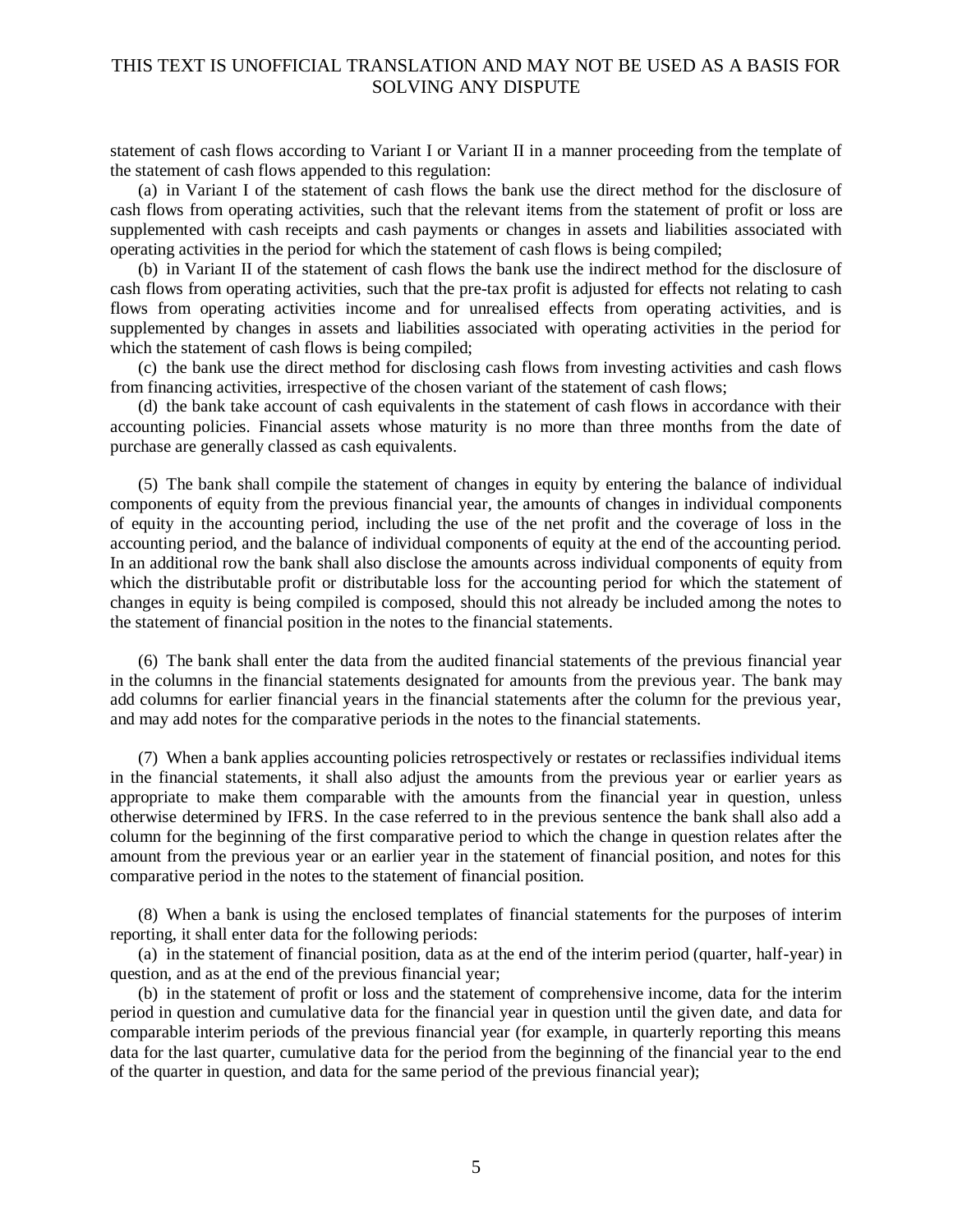(c) in the statement of cash flows and the statement of changes in equity, cumulative data for the financial year in question until the given date, and data for the comparable period of the previous financial year.

(9) The amounts in the financial statements shall be entered in thousands of euros.

(10) There shall be no need to disclose items in the financial statements where the amount is zero, except where necessary for comparison with the amount in the previous financial year. Items that are not material to a true and fair view of the bank's financial position, profit or loss and comprehensive income may be combined.

(11) Additional rows may be added to the templates of the financial statements in exceptional cases, for example business combinations, where such presentation of information is set out by the IFRS. In the insertion of additional rows into the templates of the statement of financial position and the statement of profit or loss, the layout set out by the methodology for compiling the statement of financial position and the statement of profit or loss prescribed by the guidelines referred to in the first and second paragraphs of this article shall be taken into account.

### Article 8

### (valuation of bookkeeping items)

The bank shall value bookkeeping items in accordance with the IFRS and the Regulation on on credit risk management in banks and savings banks) (Official Gazette of the Republic of Slovenia, No. 68/17).

#### Article 9

### (appendix with notes to the financial statements)

(1) In the appendix with notes to the financial statements the bank shall disclose the significant accounting policies on which their financial statements are based. The disclosure of accounting policies shall *inter alia* clarify any changes in accounting policy, the methods used for the valuation of individual items in the statement of financial position, the methods for calculating impairments of assets and any write-offs, the provisioning policy, the policy for the recognition of income and expenses, the bank's tax liabilities and the exchange rates at which sums in foreign currencies have been translated into sums in the domestic currency.

(2) The notes to the financial statements shall *mutatis mutandis* contain all the data and information prescribed by the ZGD-1, and the other disclosures required by the IFRS and other regulations.

(3) The bank shall additionally disclose the following in the notes to the statement of financial position:

(a) the proportion of financial assets that constitutes subordinated liabilities at the issuer;

(b) a review of commitments given and derivatives outstanding as at the balance sheet date that are administered in off-balance-sheet records, with the amount broken down by type of instrument. The bank separately cite instruments used for hedging against interest rate risk, currency risk and other market risks, and those held for trading purposes;

(c) total amount of subordinated liabilities and for each new borrowing in the financial year that exceeds 10% of the total amount of subordinated liabilities, the amount of borrowing, the nominal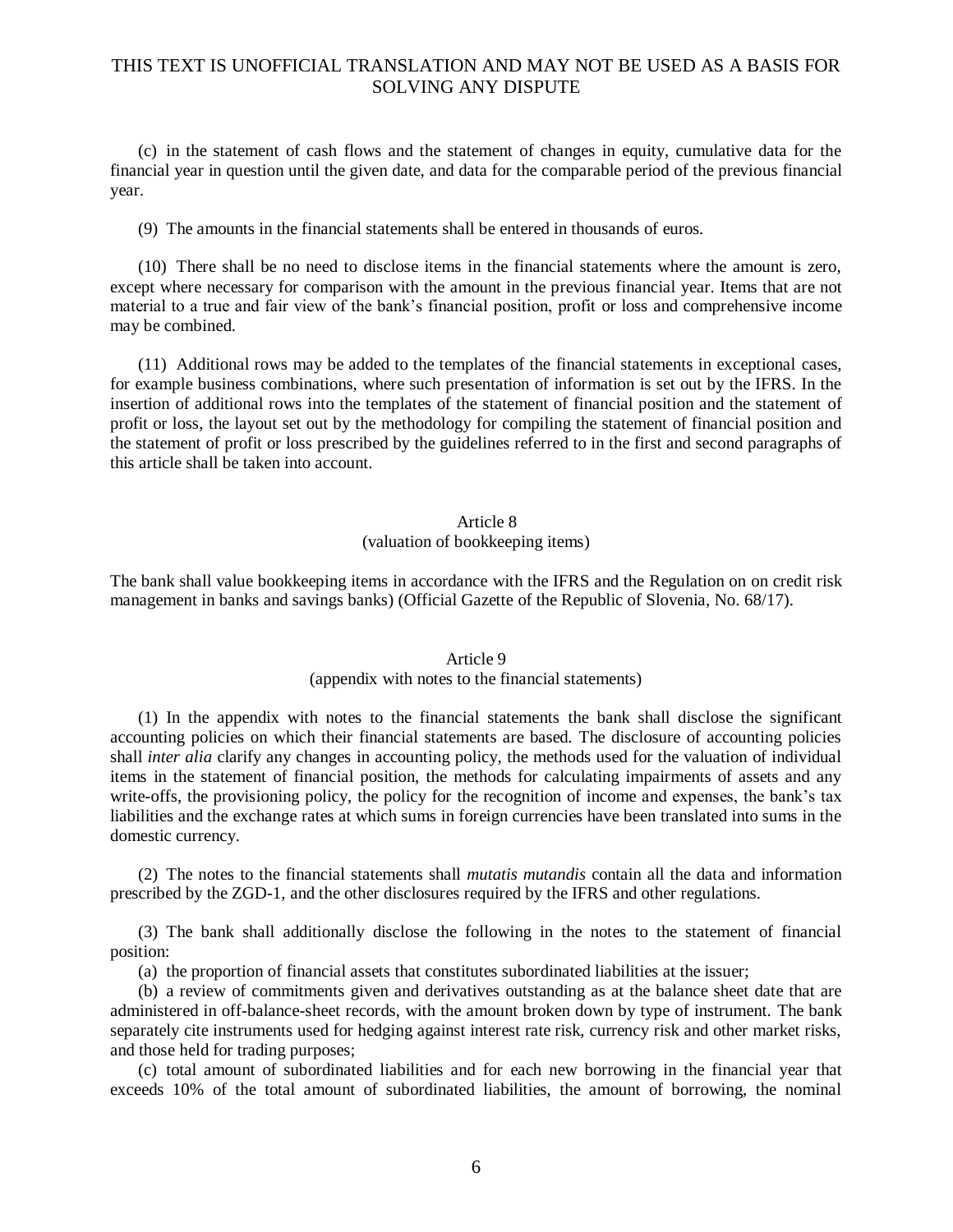currency, the interest rate, the maturity date, the conditions of subordination and the existence of any provisions for the conversion of the subordinated liabilities into equity or into any other liabilities;

(d) detailed data on the assets pledged by the bank as collateral for its liabilities or for the liabilities of third parties;

(e) data on movements in allowances and provisions for credit losses;

(f) data on the total amounts of assets and liabilities denominated in foreign currencies translated into thousand euros;

(g) when the bank provides investment services and products, data on brokerage operations with clients for which it provides services pursuant to the Financial Instruments Market Act (Official Gazette of the Republic of Slovenia, Nos. 108/10 [official consolidated version], 78/11, 55/12, 105/12 [ZBan-1J], 63/13 [ZS-K], 30/16 and 9/17; hereinafter: the ZTFI), namely services for clients from the reception and transmission of orders, the execution of orders, and the management and custody of financial instruments. Data on claims and liabilities of accounts in which the bank administers the cash of clients from brokerage transactions at the end of the financial year in question and the previous financial year should be itemised into the items cited in the appendix to this regulation (Brokerage operations);

(h) data on significant transactions that the bank provides for the account of clients (on syndicated and other loans, commission transactions in coins and cheques, and other transactions for the account of clients) should they not be included in the data under point (g) of this article.

(4) The bank shall additionally disclose the following in the notes to the statement of profit or loss:

(a) data on income and expenses that the bank generates on foreign markets, when these account for a significant proportion of total income and expenses;

(b) data on income from the provision of managerial and representative services to third parties. When the bank provides investment services and products, separate data on income and expenses from fees and commission deriving from the provision of investment services and products for the financial year in question and the previous financial year, which should be itemised into the items cited in the appendix to this regulation (Income and expenses from fees and commission in connection with investment services and products);

(c) data on expenses paid by the bank that derive from subordinated liabilities.

### 3.2 Business report

#### Article 10 (components of the business report)

The business report of a bank shall also encompass:

- (a) a report on the bank's performance in the financial year,
- (b) the bank's governance,
- (c) the business network,
- (d) the bank's organisational scheme,
- (e) the organisational scheme of the group of related entities.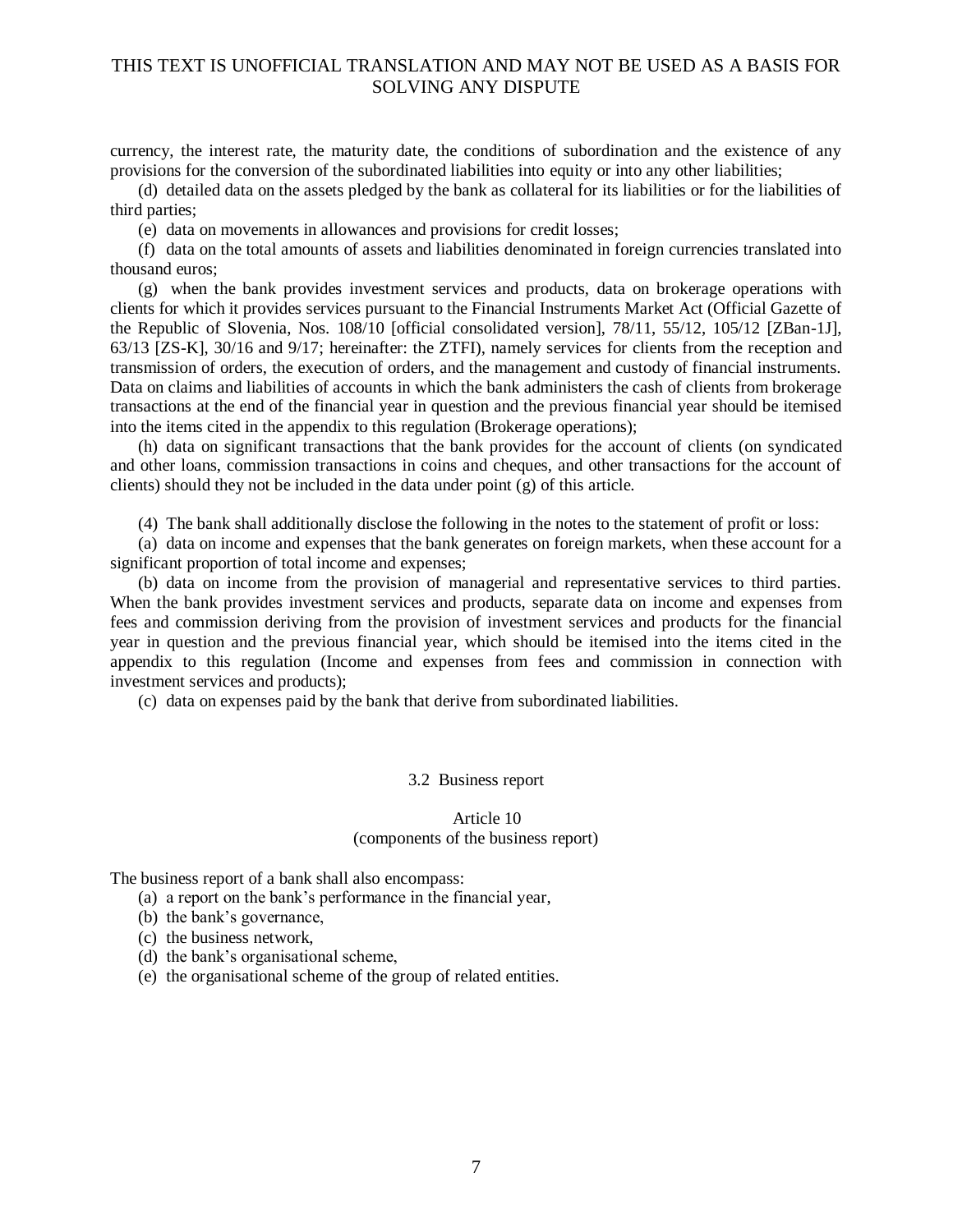### *3.2.1 Report on the bank's performance in the financial year*

### Article 11 (components of report on bank's performance)

- (1) The report on the bank's performance in the financial year shall encompass:
- (a) a description of the general economic environment,
- (b) the business policies,
- (c) material data and performance indicators,
- (d) the share capital and shareholders,
- (e) a description of the bank's development,
- (f) basic data on the group of related entities.

(2) The bank shall not include data and information that has already been captured in the financial report in the report referred to in the first paragraph of this article.

### Article 12

#### (description of general economic environment)

Within the framework of the general economic environment, the bank shall describe the main factors directly or indirectly impacting its operations. When the bank generates significant turnover on foreign markets, in this section it shall also present the characteristics of economic developments in the countries in question and their impact on its operations.

### Article 13

#### (business policies)

Under business policies, the bank shall present the long-term objectives of its business policies and shall cite the activities planned for meeting the objectives in the upcoming year. When planning the activities the bank shall devote particular attention to risk management measures.

### Article 14

### (material data and performance indicators)

(1) The bank shall describe the individual types of service and product, broken down by groups of clients with regard to institutional sector (non-financial corporations, banks, households), and broken down into services and products provided in the country and provided in the rest of the world. The bank shall cite all the types of financial service that it provided in accordance with a Bank of Slovenia authorisation in the period for which the business report is being compiled.

(2) The bank shall disclose the breakdown of assets, liabilities and equity, and off-balance-sheet commitments given, and shall explain changes in individual items compared with the previous financial year(s). The bank shall describe its exposures to credit risk, to market risks including currency risk, to interest rate risk, to operational risk and to liquidity risk, defining its approach to the take-up of risks and explaining its strategy for the take-up and management of risks. In disclosing exposures to individual types of risk, the bank shall provide sufficient data and comparative data for the previous financial year(s).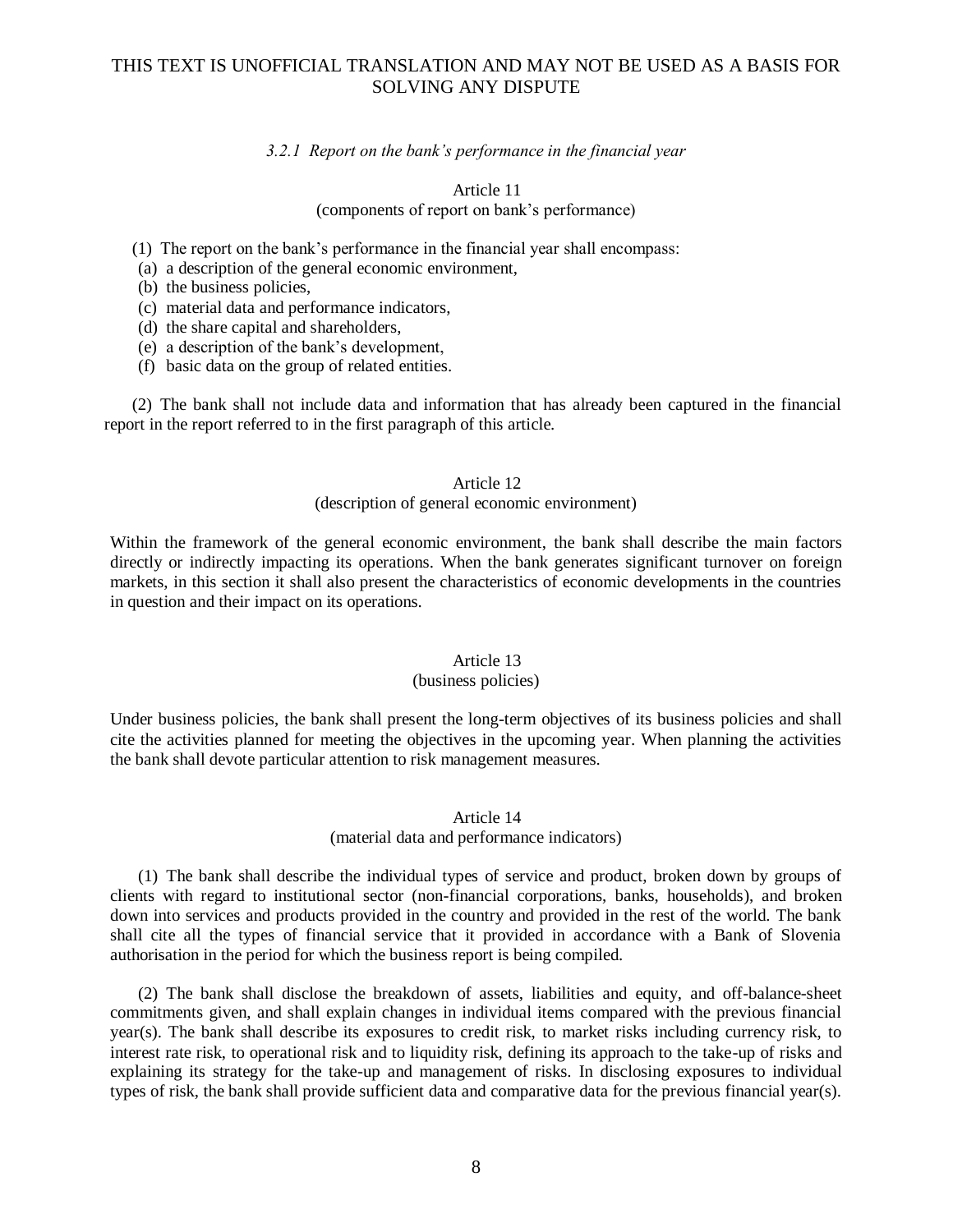It shall also cite data on impairment of assets and provisions created for losses from exposure to various risks, and the methodology for determining them.

(3) The bank shall present the net profit or loss for the financial year or the comprehensive income for the financial year after tax, itemising the income and expenses by basic type. In this section, the bank shall disclose the impact that individual types of transaction have on performance, and the impact that transactions with significant risk and transactions executed by the bank in high-risk geographical regions have on performance.

- (4) The bank shall also disclose the following under material data and performance indicators:
- 1. From the statement of financial position:
	- balance sheet total (total assets),
	- total deposits by the non-banking sector measured at amortised cost:
		- of legal person and other persons pursuing business activities,
		- of natural persons,
	- total loans to the non-banking sector:
		- to legal person and other persons pursuing business activities,
		- to natural persons,
	- total equity,
	- allowances, value adjustments and provisions for credit losses,
	- off-balance-sheet operations (B.1 to B.4).
- 2. From the statement of profit or loss:
	- net interest,
	- net non-interest income,
	- staff expenses, general and administrative costs,
	- depreciation,
	- impairments and provisions (for credit losses),
	- profit or loss before tax from continuing and discontinued operations,
	- corporate income tax on profit from continuing and discontinued operations.
- 3. From the statement of comprehensive income:
	- other comprehensive income before tax,
	- corporate income tax on other comprehensive income.
- 4. The number of employees (as at the end of the financial year).
- 5. Shares:
	- number of shareholders,
	- $=$  number of shares
	- nominal (par) value of one share or corresponding amount of share capital of one no-par-value share,
	- carrying amount of one share.
- 6. Selected indicators:
- (a) capital:
	- common equity Tier 1 capital ratio,
	- Tier 1 capital ratio,
	- total capital ratio.
- (b) quality of assets and commitments given:
	- non-performing (on-balance sheet and off-balance sheet) exposures / classified on-balancesheet and off-balance-sheet asset items,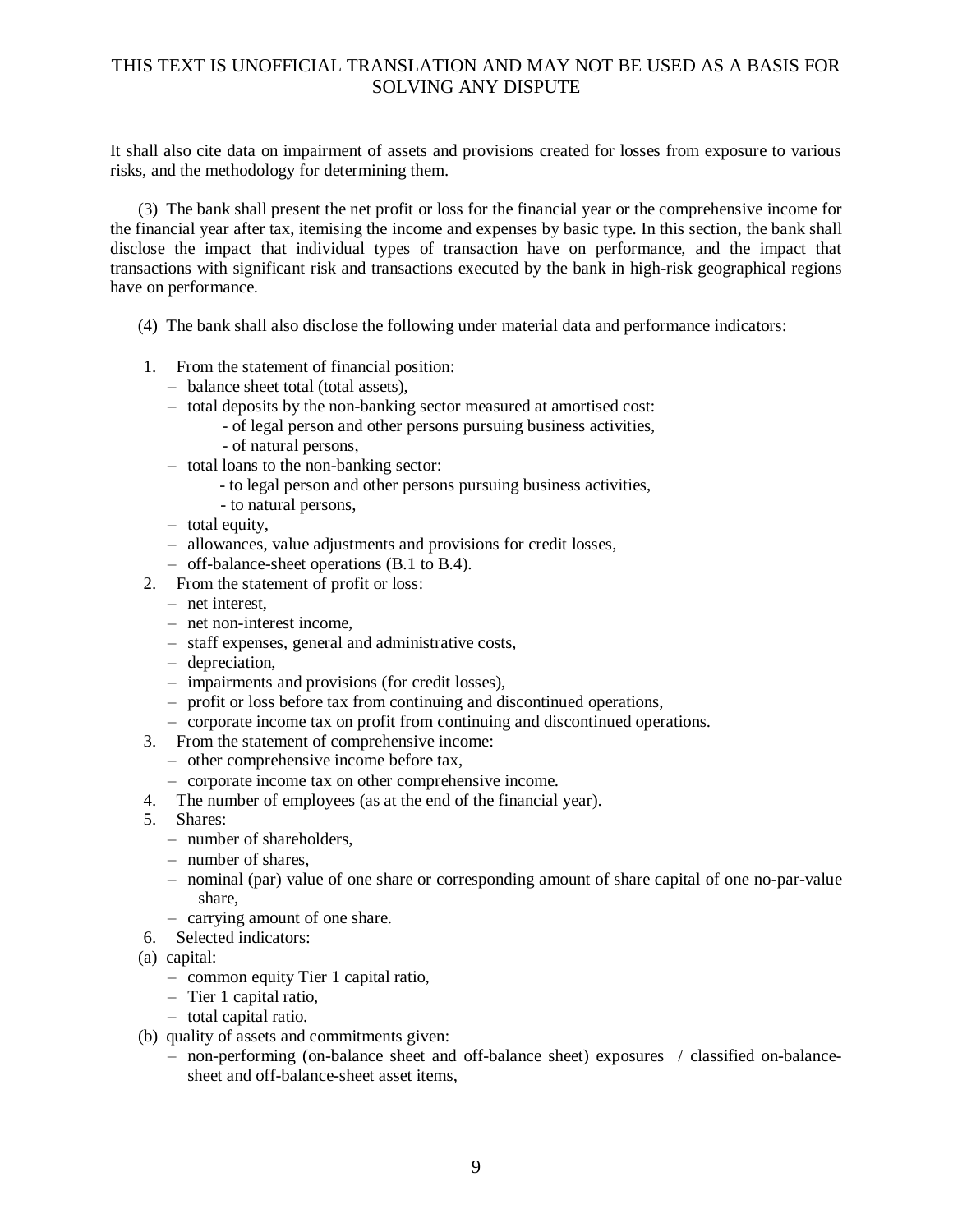- non-performing loans and advances / classified loans and advances (excluding cash balances at central banks and other demand deposits at banks),
- allowances and value adjustments for credit losses / non-performing loans and advances (excluding cash balances at central banks and other demand deposits at banks),
- collaterals received / non-performing loans and advances (excluding cash balances at central banks and other demand deposits at banks),
- non-performing loans and advances / classified loans and advances (including cash balances at central banks and other demand deposits at banks),
- allowances and value adjustments for credit losses / non-performing loans and advances (including cash balances at central banks and other demand deposits at banks).
- (c) profitability:
	- interest margin,
	- financial intermediation margin,
	- return on assets after tax,
	- return on equity before tax,
	- return on equity after tax.
- (d) operating costs:
	- operating costs / average assets.
- (e) liquidity:
	- liquidity coverage ratio,
	- liquidity buffer,
	- total net cash outflows.

(5) The bank shall disclose the data and indicators set out in the fourth paragraph of this article in the report for a period of three years, including the data for the financial year. Notwithstanding the pervious sentence, the bank shall present the data referred to in point 6 (e) of the fourth paragraph of this article for the four quarters of the previous financial year (January-March, April-June, July-September, October-December), calculated as a simple average of data as at the end of each month in 12 months period before each of the relevant quarter.

(6) The Bank of Slovenia shall prescribe the methodology for calculating the selected indicators set out in the fourth paragraph of this article via guidelines published on its website.

(7) The bank shall also disclose other data and indicators that it assesses as being material to the presentation of the bank.

### Article 15

### (bank's share capital and shareholders)

The bank shall disclose data on its share capital and the components thereof. The bank shall cite data on changes in share capital and the reasons for the change, including the impact of comprehensive income for the financial year after tax and dividend payments, and data on the issue of new shares. The bank shall cite the number of share issues, the classes of shares issued, the total number of shares and the nominal value of one share or corresponding amount of share capital of one no-par-value share, and the emission value of individual issues. The bank shall disclose the breakdown of shareholders (domestic/foreign) as at the final day of the financial year, and shall cite the ten largest shareholders and their holdings of the bank's share capital.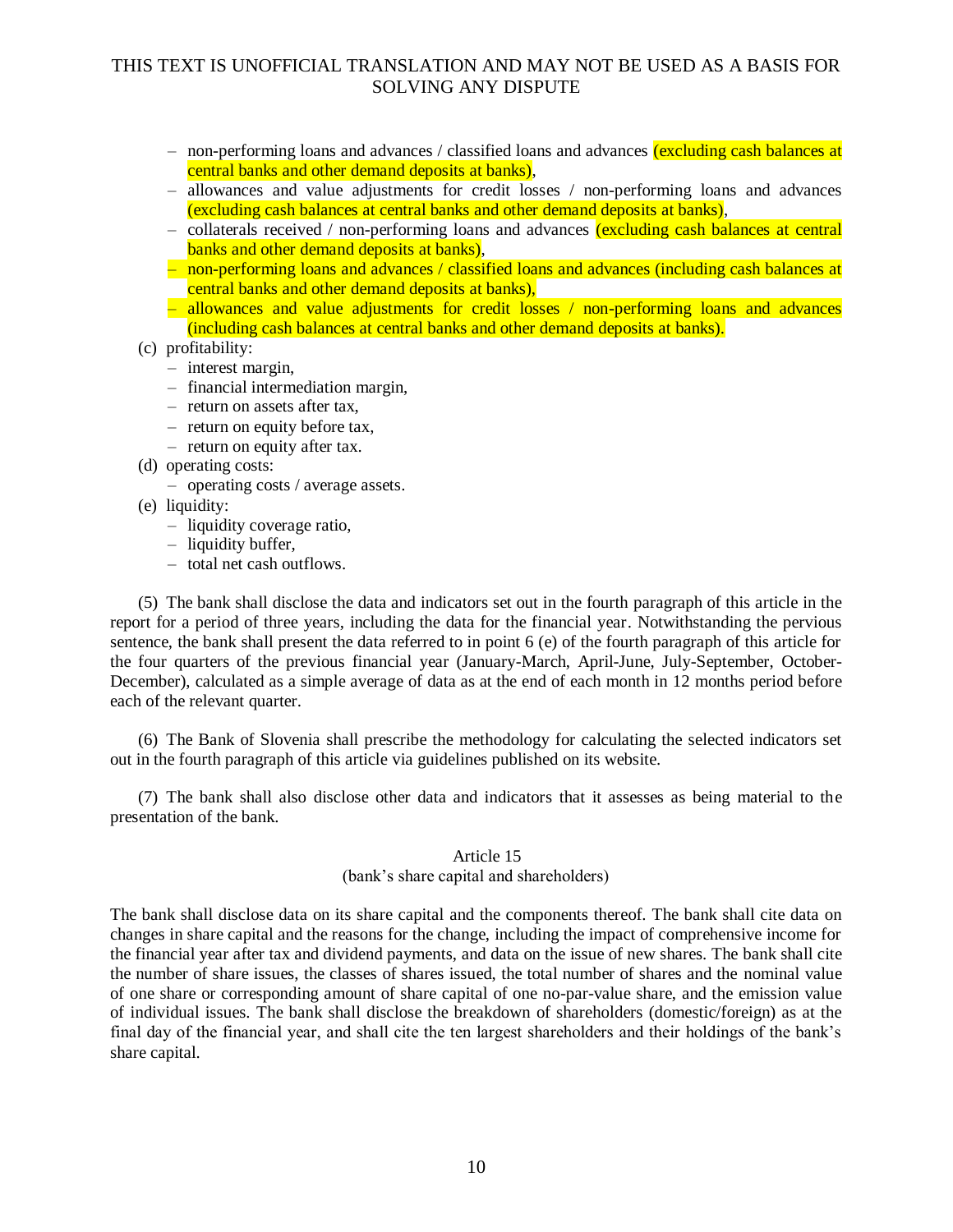### Article 16

### (description of bank's development)

The bank shall describe its development and shall disclose material data relating to its operation, such as data about the business network, data about investments, data about employees and data about information technology support, and other data that it assesses as contributing to a better presentation of the bank.

### *3.2.2 Bank's governance*

## Article 17

## (bank's governance)

In the report the bank shall disclose data on the structure of the management or supervisory bodies and on the senior management.

## *3.2.3 Schematic illustrations*

### Article 18 (schematic illustrations)

The bank shall also include a schematic illustration of the business network, the bank's organisational scheme and the organisational scheme of the group of related entities.

## 3.3 Consolidated financial report

## Article 19 (consolidated financial statements)

(1) The consolidated financial statements shall be included by the bank in the consolidated financial report in the prescribed templates given in the appendix to this regulation, which are an integral part of this regulation. The consolidated financial statements comprise a consolidated statement of financial position, a consolidated statement of profit or loss, a consolidated statement of comprehensive income, a consolidated statement of cash flows (according to Variant I or Variant II) and a consolidated statement of changes in equity. Items of the statement of profit or loss may be included by the bank in the consolidated financial report in a consolidated statement of comprehensive income instead of a consolidated statement of profit or loss. The bank shall include the consolidated statement of cash flows in Variant I of the template of the statement of cash flows or Variant II of the template of the statement of cash flows referred to in the fourth paragraph of Article 7 of this regulation.

(2) In compiling the consolidated financial statements the bank shall take account of the IFRS and, *mutatis mutandis*, the provisions of Articles 7 and 8 of this regulation.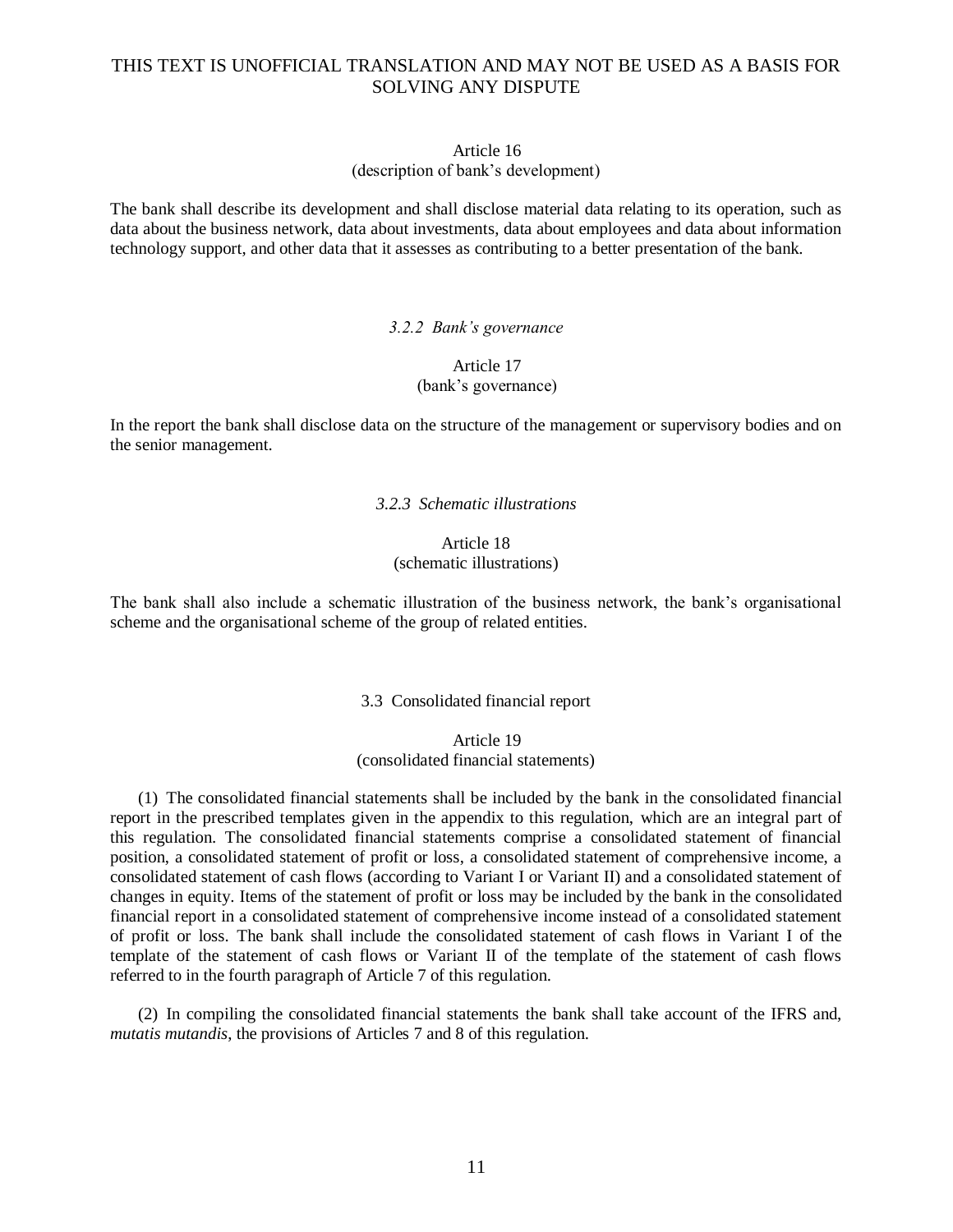#### Article 20

### (appendix with notes to the consolidated financial statements)

(1) In the appendix with notes to the consolidated financial statements the bank shall disclose the significant accounting policies on which their consolidated financial statements are based.

(2) The notes to the consolidated financial statements contain the notes to all the items in the consolidated financial statements. The provisions of Article 9 of this regulation shall apply *mutatis mutandis* to the content and scope of the notes. The bank shall disclose the following in addition to the notes referred to in the previous sentence:

(a) data on the business names and registered offices of the banks and entities included in consolidation, and the equity holdings and nominal amounts of the equity holdings in the banks and entities included in consolidation other than the parent bank;

(b) data on the business names and registered offices of the bank and entities not included in consolidation, and the bank's equity holdings and nominal amounts of the equity holdings in such entities, and the arguments why they are not included in consolidation;

(c) data by individual Member States and third countries in which branches of the bank and/or entities over which the bank exerts a significant influence or controls (subsidiaries, associates and joint ventures) operate:

- name, nature of activities and geographical location,
- turnover from the statement of profit or loss before the execution of consolidated bookings and the methodology,
- number of employees on a full-time equivalent basis,
- pre-tax profit or loss before the execution of consolidated bookings,
- corporate income tax paid,
- public subsidies received.

### 3.4 Consolidated business report

### Article 21 (consolidated business report)

In the consolidated business report the bank shall present the following in particular:

(a) the group of entities included in consolidation, and their related entities, their business activities, the structure of their management or supervisory bodies, and the bank's direct and indirect holdings in the equity or voting rights of the aforementioned entities with the nominal value of the bank's equity holdings as at the final day of the financial year;

(b) the expected development and business policies of the bank and the entities included in consolidation as a group;

(c) other information that must be disclosed pursuant to Articles 10 to 18 of this regulation about the bank's business report, whereby the aforementioned provisions are applied *mutatis mutandis* or in a manner that in addition to the bank takes account of the entities included in consolidation.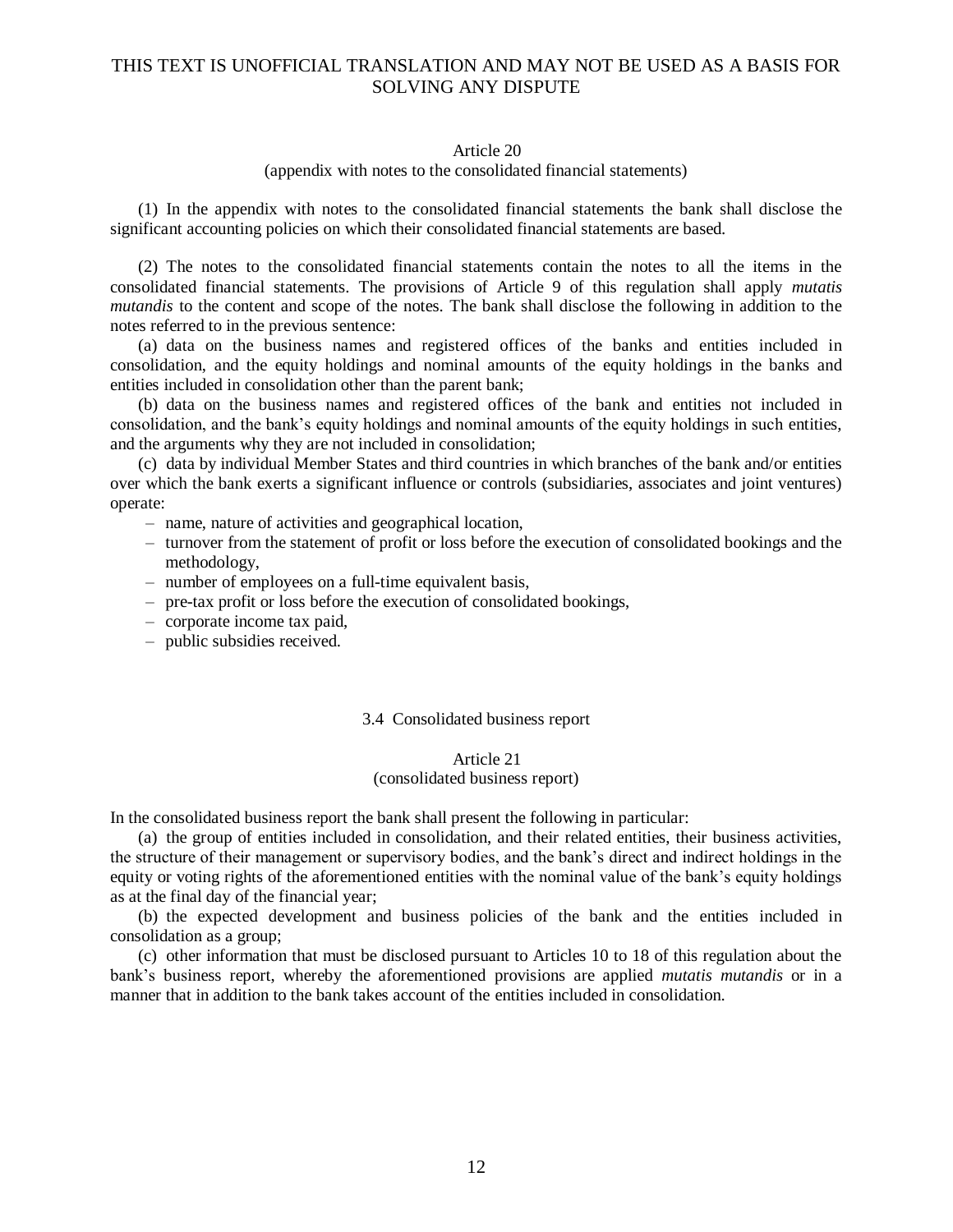## 4. REPORTING OF FINANCIAL INFORMATION ON AN INDIVIDUAL BASIS

#### Article 22

## (mandatory reporters and extent of reporting)

(1) The bank or the branch of a bank of a non-participating Member State or a third country, subject to prudential requirements in accordance with Regulation (EU) No 575/2013 on an individual basis shall submit a report on financial information on an individual basis to the following extents:

(a) a bank that does not have the position of a parent bank or a subsidiary and is not part of a supervised group, but is a significant supervised entity: in the extent set out in point d) of the first paragraph of Article 24 of this regulation;

(b) a branch of a bank of a non-participating Member State or a third country that is a significant supervised entity: in the extent set out in point d) of the first paragraph of Article 24 of this regulation, except financial information in templates 17.1, 17.2, 17.3, 40.1 and 40.2;

(c) a bank that has the position of an EU parent bank and is a significant supervised entity: in the extent set out in point c) of the first paragraph of Article 24 of this regulation;

(d) a bank that is a subsidiary of an EU parent bank or an EU parent financial holding company or EU parent mixed financial holding company and is a significant supervised entity or part of a significant supervised group: in the extent set out in point c) of the first paragraph of Article 24 of this regulation;

(e) a bank or a subsidiary of a bank from non-participating Member State or a third country, which is not captured in points a) to d) of this paragraph: in the extent set out by point a) of Article 24 of this regulation.

(2) Notwithstanding the first paragraph of this article, the parent bank, that for prudential purposes uses the individual consolidation method in accordance with Article 9 of Regulation (EU) No. 575/2013, shall submit a report on financial information set out in point (c), (d) or (e) of the first paragraph of this article on an individual basis, using individual consolidation method.

(3) The bank referred to in points c) or d) of the first paragraph of this article shall submit, in addition to financial information for the bank on an individual basis, also financial information on an individual basis in the extent set out in point b) of the first paragraph of Article 24 of this regulation for each of its subsidiary credit institution of a non-participating Member State or third country, that the bank includes in prudential consolidation, provided that the balance sheet total of the subsidiary credit institution exceeds EUR 3 billion. When more than one bank or credit institution within the same supervised group is subject to fulfilment of prudential requirements on a consolidated basis in accordance with Regulation (EU) No. 575/2013, the requirement referred to in the first sentence of this paragraph shall apply only to the banks subject to prudential requirements at the highest level of the consolidation within the EU.

(4) Point e) of the first paragraph of this article notwithstanding, a bank shall be obliged to submit the report on financial information on an individual basis in the extent set out in point c) of the first paragraph of Article 24 of this regulation when its balance sheet total exceeds EUR 1 billion.

### Article 23

### (start or end of reporting with regard to criterion of balance sheet total)

(1) A bank referred to in points c) or d) of the first paragraph of Article 22 of this regulation shall report financial information for a subsidiary in accordance with provisions of third paragraph of Article 22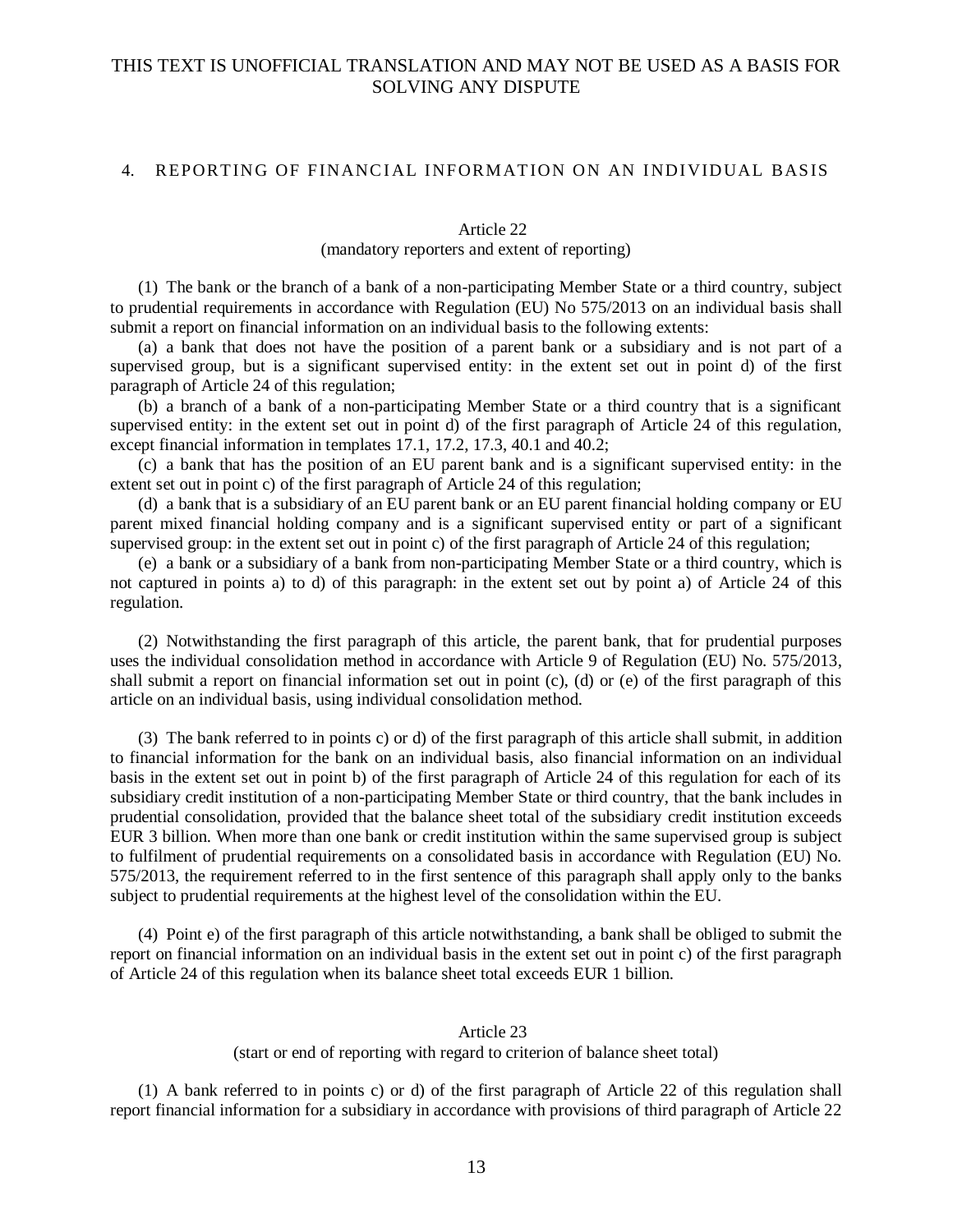of this regulation on the first reference date after the balance sheet total of this subsidiary exceeds EUR 3 billion for the fourth time in a row as at the end of each quarter. The bank shall cease to report financial information for the subsidiary as at the first reference date after the balance sheet total of this subsidiary remains below or is equal to EUR 3 billion for the third time in a row as at the end of each quarter.

(2) A bank referred to in point e) of the first paragraph of Article 22 of this regulation shall for the first time submit the report on financial information in accordance with the fourth paragraph of Article 22 of this regulation on the first reference date after the balance sheet total of the subsidiary exceeds EUR 1 billion for the fourth time in a row as at the end of each quarter. If a bank's balance sheet total no longer exceeds EUR 1 billion for three times in a row as at the end of each quarter, its obligation to submit the reports on financial information set out in point c) of the first paragraph of Article 24 of this regulation shall end on the first following reference date.

## Article 24

## (content and format of report)

(1) The report on financial information shall include the following content from the forms in Annex III of Commission Implementing Regulation (EU) No 680/2014 on an individual basis, depending on the extent required by Article 22 of this regulation:

(a) Basic information on the following templates:

Statement of financial position (Balance sheet statement):

- 1.1 Assets
- 1.2 Liabilities
- 1.3 Equity
- 2. Statement of profit or loss
- 5.1 Loans and advances other than held for trading and trading assets by products

Breakdown of financial liabilities:

- 8.1 Breakdown of financial liabilities by product and by counterparty sector
- 8.2 Subordinated financial liabilities
- 10. Derivatives Trading and economic hedges
- 11.1 Derivatives Hedge accounting: breakdown by type of risk and type of hedge
- 18.0 Information on performing and non-performing exposures
- 19. Information on forborne exposures
- (b) Over-simplified financial reporting on the following templates:
- Templates set out in point a)

Breakdown of financial assets by instrument and by counterparty sector:

- 4.1 Financial assets held for trading
- 4.2.1 Non-trading financial assets mandatorily at fair value through profit or loss
- 4.2.2 Financial assets designated at fair value through profit or loss
- 4.3.1 Financial assets at fair value through other comprehensive income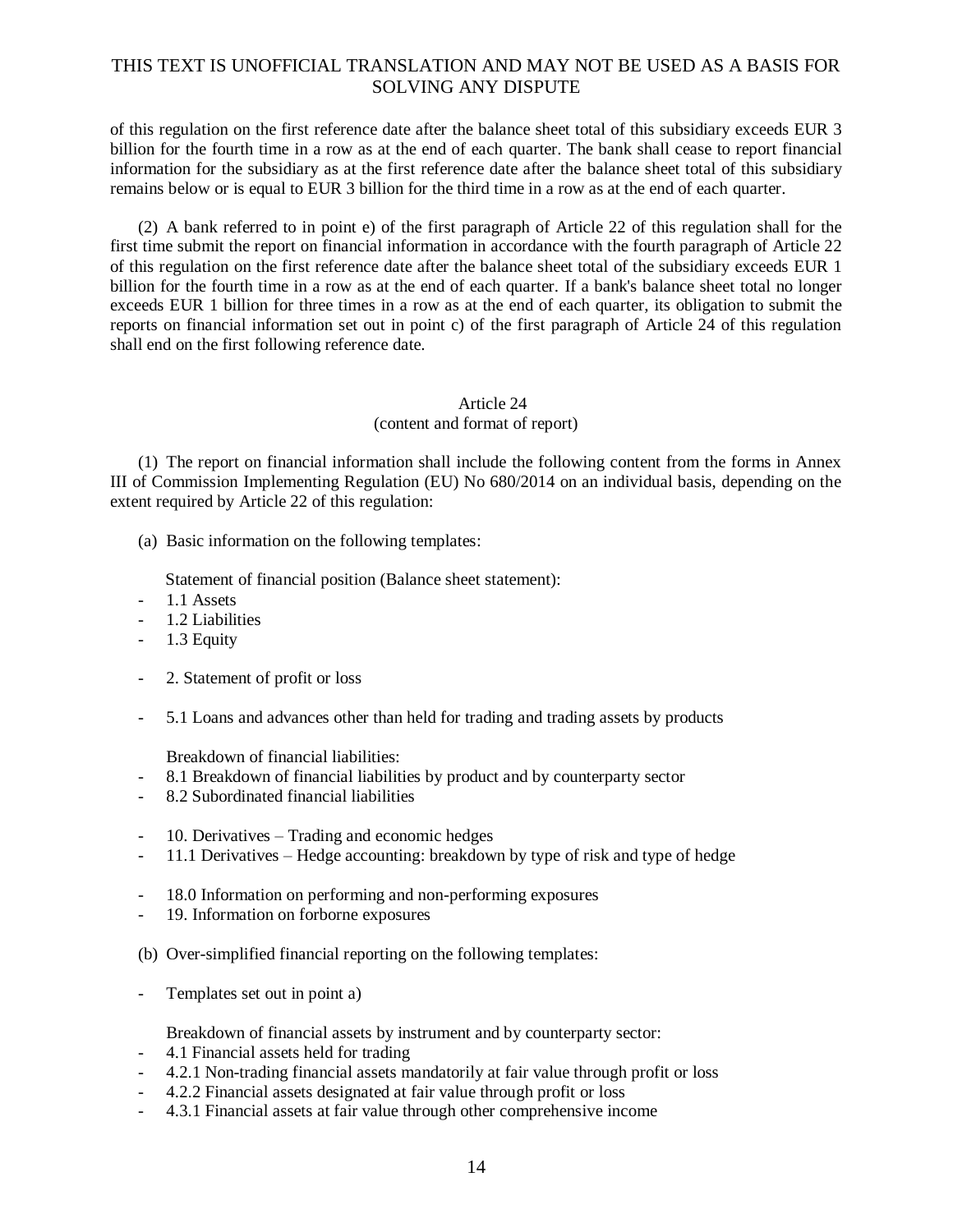- 4.4.1 Financial assets at amortized cost
- 4.5 Subordinated financial assets
- 9.1.1 Off-balance sheet exposures: loan commitments, financial guarantees and other commitments given
- 12.1 Movements in allowances and provisions for credit losses
- 14. Fair value hierarchy: financial instruments at fair value

Information on performing and non-performing exposures:

- 18.1 Inflows and outflows of non-performing exposures loans and advances by counterparty sector
- 18.2 Commercial Real Estate loans and additional information on loans secured by immovable property
- (c) simplified financial reporting on the following templates:
- templates set out in points a) and b)
- 6.1 Breakdown of loans and advances other than held for trading to non-financial corporations by NACE codes
- 9.2 Loan commitments, financial guarantees and other commitments received

Collateral and guarantees received:

- 13.1 Breakdown of collateral and guarantees by loans and advances other than held for trading
- 13.2.1 Collateral obtained by taking possession during the period [held at the reference date]
- 13.3.1 Collateral obtained by taking possession accumulated

Breakdown of selected statement of profit or loss items:

- 16.1 Interest income and expenses by instrument and counterparty sector
- 16.3 Gains or losses on financial assets and liabilities held for trading and trading financial assets and trading financial liabilities by instrument

Reconciliation between accounting and CRR scope of consolidation: balance sheet:

- 17.1 Assets
- 17.2 Off-balance sheet exposures: loan commitments, financial guarantees and other commitments given
- 17.3 Liabilities and equity

Geographical breakdown:

- 20.4 Geographical breakdown of assets by residence of the counterparty
- 20.5 Geographical breakdown of off-balance-sheet exposures by residence of the counterparty
- 20.6 Geographical breakdown of liabilities by residence of the counterparty
- 40.1 Group structure: entity-by-entity (annual reporting frequency)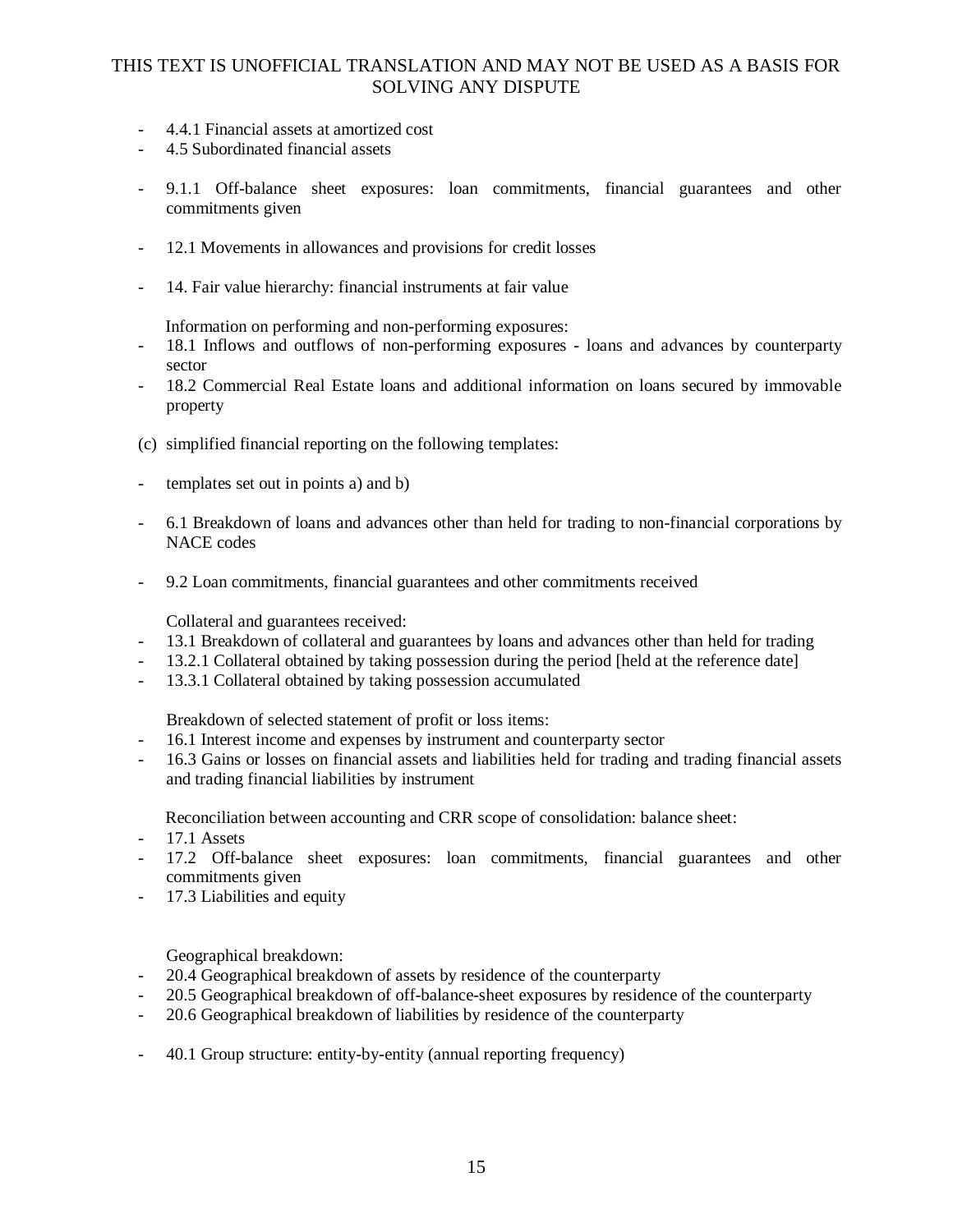(d) full financial reporting on all templates set out in Annex III of Commission Implementing Regulation (EU) No 680/2014.

(2) Financial information on the templates 17.1, 17.2, 17.3 and 40.2 from points (c) and (d) of the first paragraph of this article shall be included in the report stated in the first paragraph of this article only by the banks that prepare the consolidated financial statements in accordance with IFRS and Chapter 3 of this regulation, but are not obliged to fulfil the prudential requirements on a consolidated basis in accordance with Regulation (EU) No. 575/2013.

(3) The provisions on the completion of templates set out in Annex V of Commission Implementing Regulation (EU) No 680/2014 shall apply to the completion of the templates referred to in the first paragraph of this article.

## Article 25 (frequency and submission of reports)

(1) The bank shall compile a report in the extent set out in Article 22 and with the content set out in Article 24 of this regulation as at the final day of each quarter, with the exception of Template 40.1 Group structure: entity-by-entity, and other templates on full financial reporting set-out in point d) of the first paragraph of Article 24 of this regulation, which shall be compiled as at the final day of each half-year or as at the final day of the financial year, in accordance with the second paragraph of Article 9 of the Commission Implementing Regulation (EU) No 680/2014.

(2) Bank compiles the report from first paragraph of this article in line with the Technical guidelines for reporting ITS to the Bank of Slovenia, which are published on the Bank of Slovenia website.

## Article 26

### (deadlines for submitting reports)

The bank shall submit the report in the extent set out by Article 22 and with the content set out in Article 24 of this regulation by the deadlines set out in the first, second, fourth and fifth paragraph of Commission Implementing Regulation (EU) No 680/2014.

## 5. TRANSITIONAL AND FINAL PROVISIONS

### Article 27

### (cessation of regulation)

(1) On the day that this regulation enters into force, the Regulation on the books of account and annual reports of banks and savings banks (Official Gazette of the Republic of Slovenia, No. 50/15) shall cease to be in force.

(2) Notwithstanding the first paragraph of this article, the banks shall continue to apply the regulation from the first paragraph when preparing the annual and consolidated annual reports and reports on financial information for the reference periods until the end of the financial year 2017, with the exception of calculation of the business performance indicators referred to in point 6 (e) of the fourth paragraph of Article 14 of this regulation.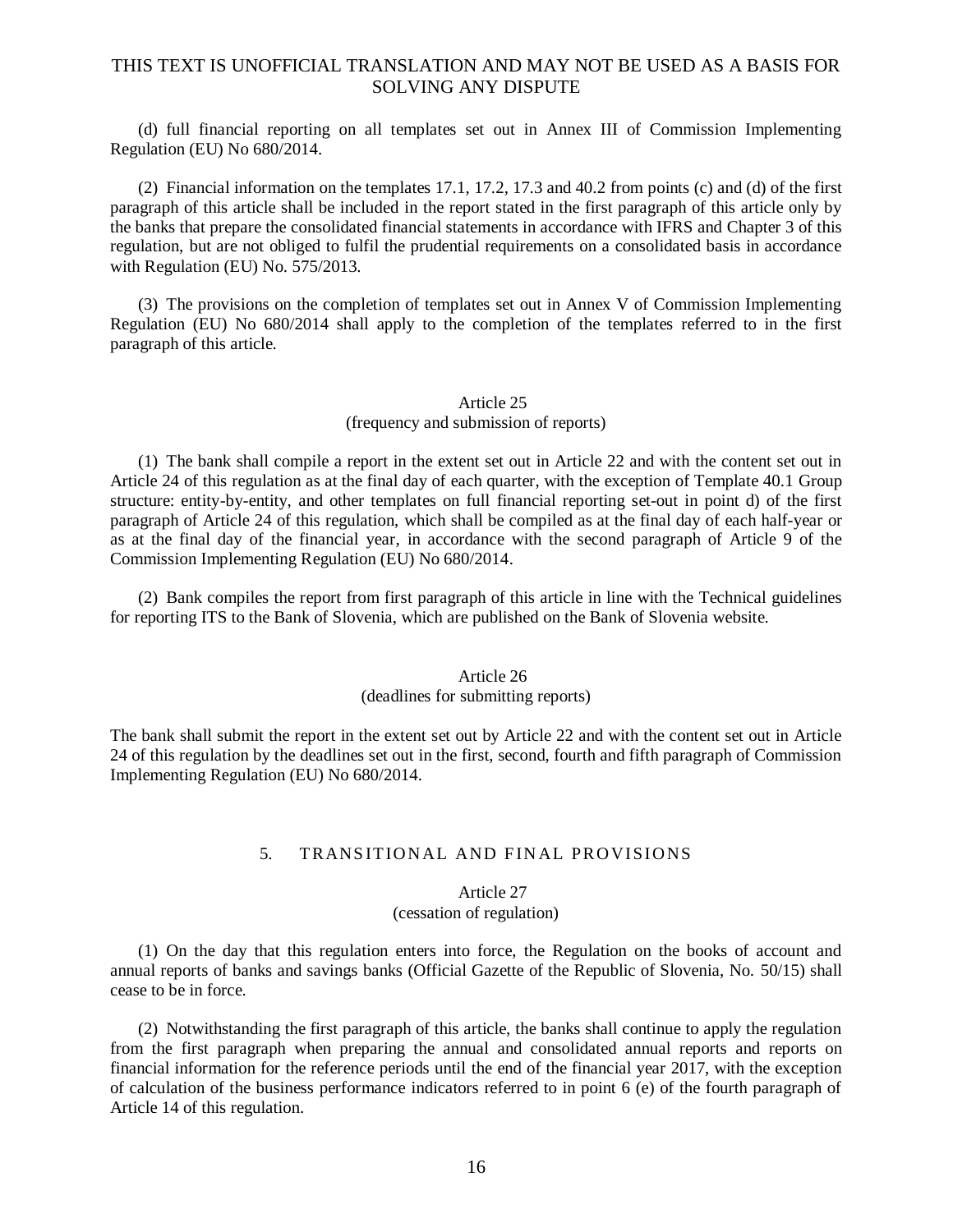### Article 28 (entry into force and application)

This regulation shall enter into force on the day after its publication in the Official Gazette of the Republic of Slovenia and shall apply from 1 January 2018.

Ljubljana, 5 December 2017

Boštjan Jazbec President, Governing Board of the Bank of Slovenia

**Regulation on amendments and additions of of Regulation on the books of account and annual reports of banks and savings banks (Official Gazette of the Republic of Slovenia, No. [73/19\)](https://www.uradni-list.si/1/objava.jsp?sop=2019-01-3234) contains the following final provision:**

## »Article 5

(1) This regulation shall enter into force on the day after its publication in the Official Gazette of the Republic of Slovenia and shall apply for the preparation of the annual report and consolidated annual report for the financial year 2019.

(2) Notwithstanding the first paragraph of this article, Article 4 of this regulation enters into force at the latest after the entry into force and application of technical standards of supervisory reporting, as adopted by the European Commission in accordance with Article 99 of Regulation (EU) No 575/2013.

(3) Notwithstanding the first paragraph of this article, Article 3 of this regulation enters into force for the first time after the entry into force and application of technical standards of supervisory reporting, as adopted by the European Commission in accordance with Article 99 of Regulation (EU) No 575/2013.

(4) The Governor publishes in Official Gazette of the Republic of Slovenia notification on entry into force of the regulation from the second and the third paragraph of this Article.«.

**The notice on the application of the provisions of Articles 3 and 4 of the Regulation on amendments and additions of to the Regulation on the books of account and annual reports of banks and savings banks (Official Gazette of the Republic of Slovenia, No. 78/20 of 29 May 2020) contains the following provision:**